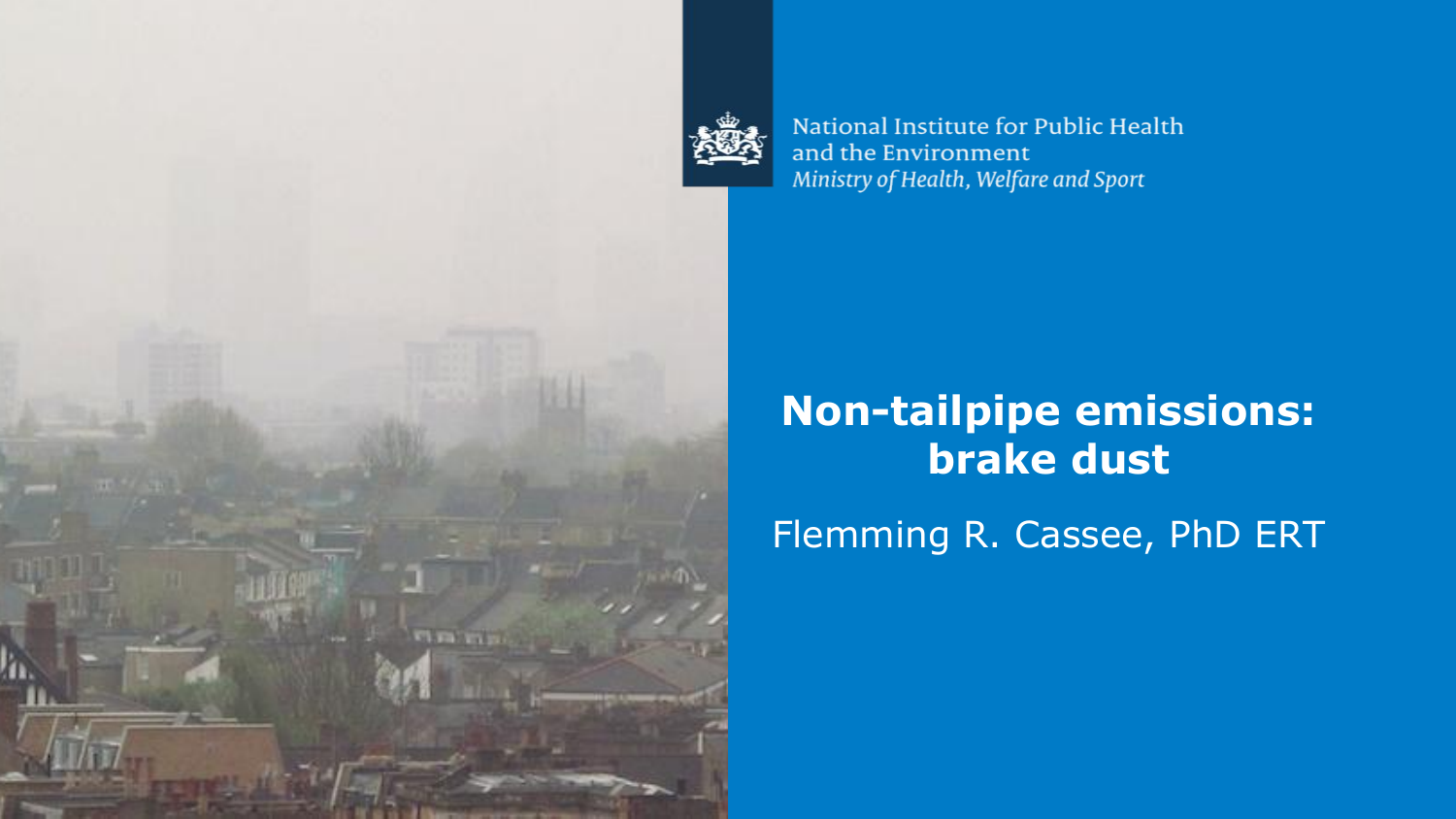#### Brake particles<sup>1)</sup>





#### What can be detected in air?





















Alves et al., 2015 http://dx.doi.org/10.1590/1519-6984.00113suppl



[Selley et al, https://doi.org/10.1039/c9mt00253g](https://doi.org/10.1039/c9mt00253g)<br>Tackling the health impacts of non-exhaust road emissions | F.R. Cassee 3 June 2021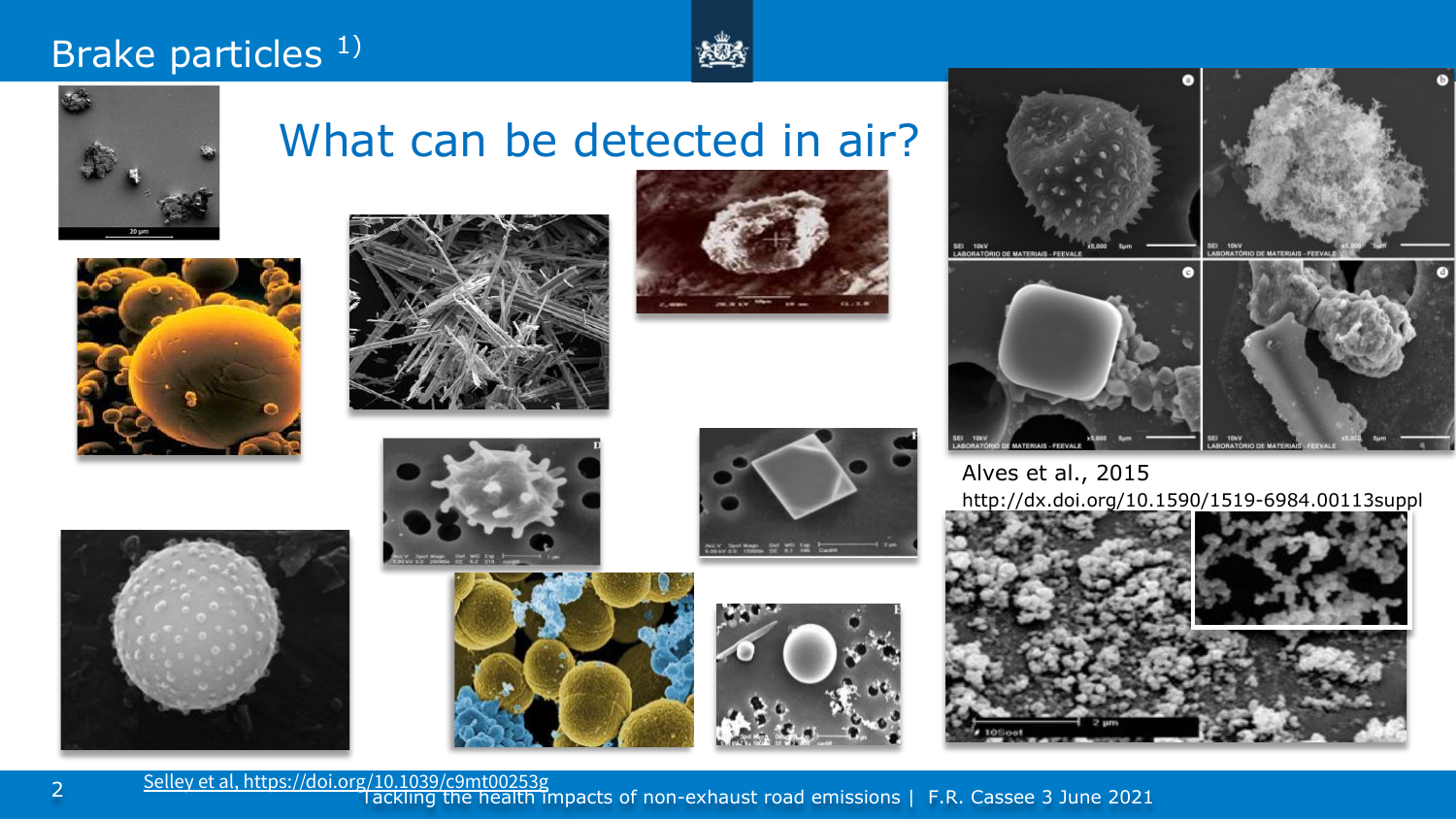

### Oxidative potential– source specific particles

Vitamin C depletion in test tube



Brake wear more potent than diesel particles based on PM mass – role of Cu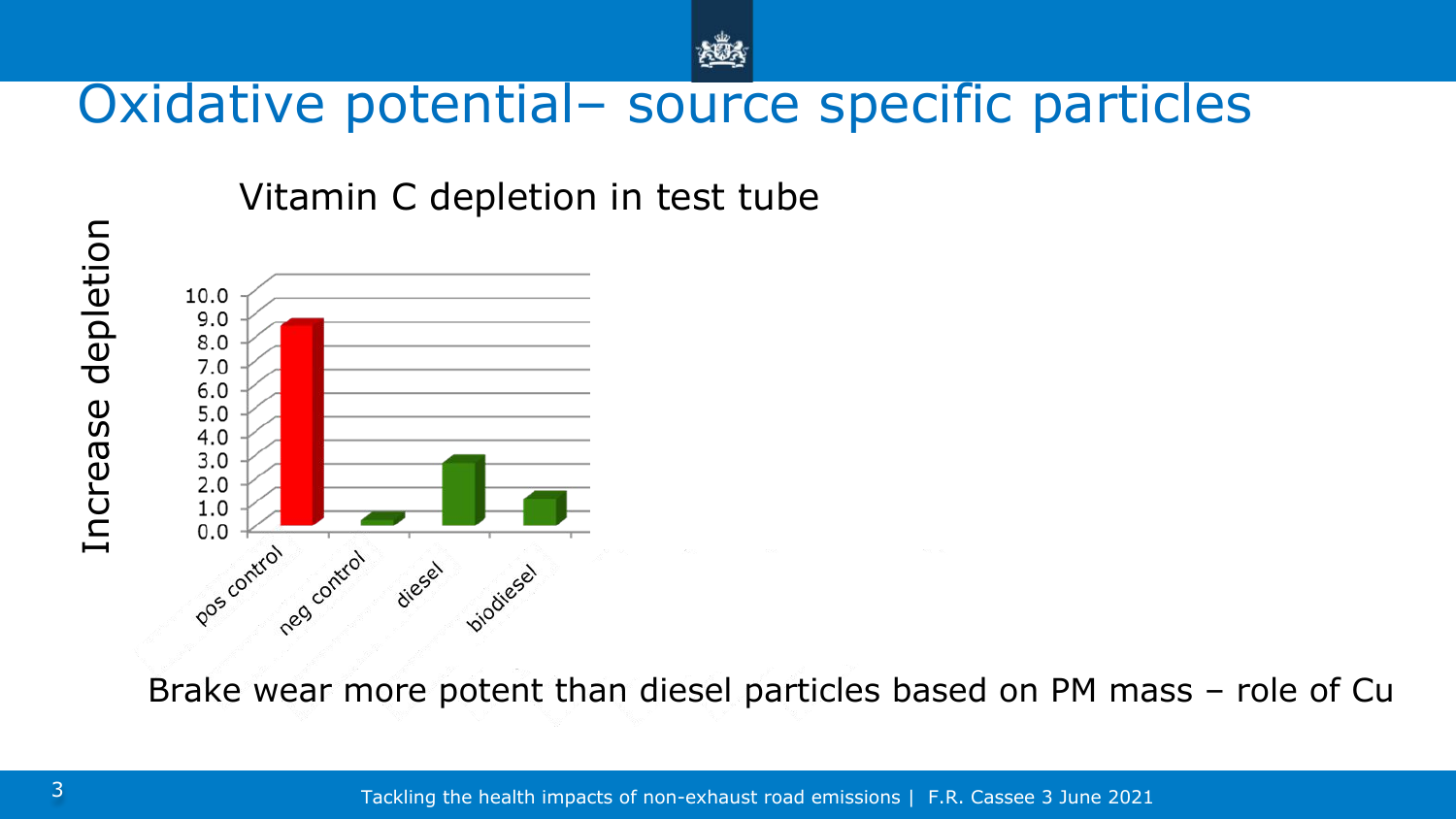

# Ranking toxicity based on inflammation

Inflammatory cells



Tackling the health impacts of non-exhaust road emissions | F.R. Cassee 3 June 2021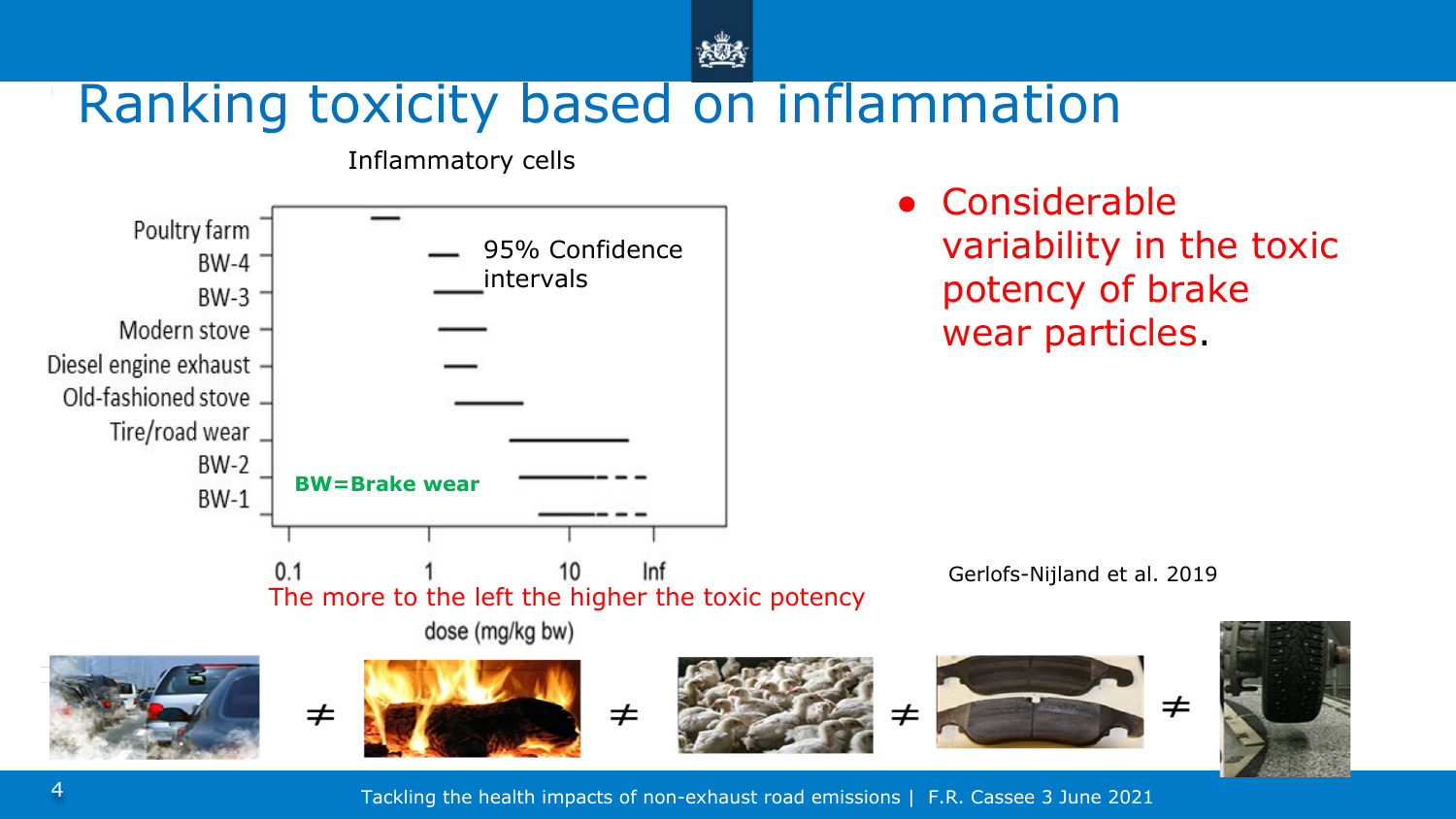

# Brake dust versus diesel exhaust particles

exposure exacerbates inflammation and compromises phagocytosis in macrophages<br>Alveolus – Gas Exchange

- Similar toxicological profiles in macrophages
- Metals more abundant in brake dust

 $120<sub>1</sub>$ 

 $100<sub>1</sub>$ 

A

Viability (% of control)

Conclusion: consider contributions of abrasion particles to traffic-related clinical health effects



**Blood flow** 

**Blood flow** 

[Selley et al, https://doi.org/10.1039/c9mt00253g](https://doi.org/10.1039/c9mt00253g)

Tackling the health impacts of non-exhaust road emissions | F.R. Cassee 3 June 2021